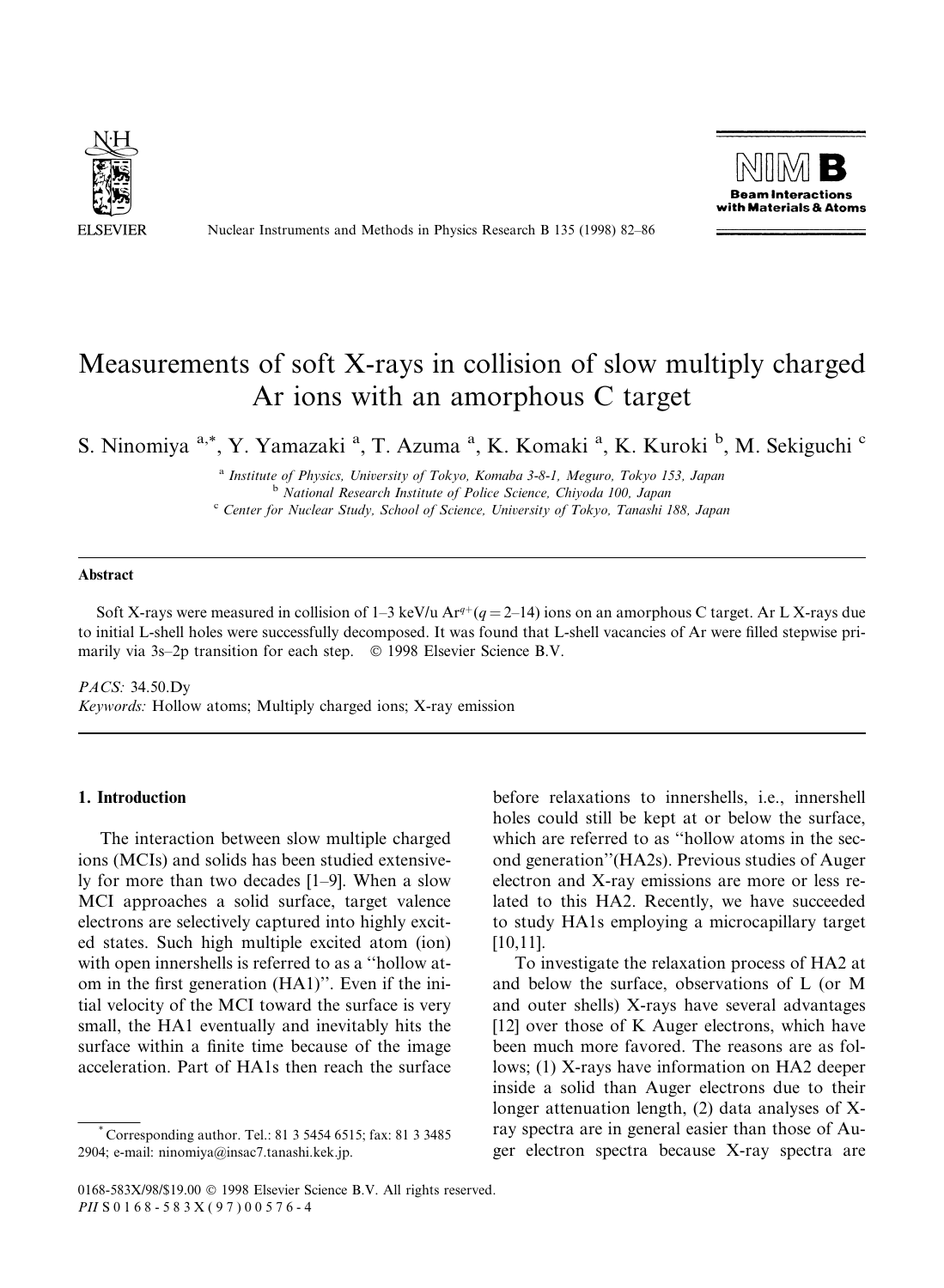hardly distorted by inelastic collisions, and (3) L shell (or M and outer shells) is more useful than K shell because of the variety of the hole number.

We have measured L X-rays emitted from  $Ar^{q+}(q = 7-14)$  ions on Al and Be surfaces [12]. In the present report, we extend the X-ray measurements for an amorphous C target.

## 2. Experiment

The present study was performed using a HyperECR Ion Source [13] at Center for Nuclear Study (CNS), School of Science, University of Tokyo. MCIs from the ECR ion source were charge-state selected, collimated to a size of  $1 \times 1$  cm<sup>2</sup>, and led to a target chamber. The angle between the surface and the beam was  $\sim 70^{\circ}$ . The target was biased at +9 V to prevent emission of slow secondary electrons. X-rays were measured with an open window Si(Li) detector, which viewed the collision region at  $90^\circ$  to the beam direction. Further experimental details are given elsewhere [12].

#### 3. Results and discussions

The intensities of X-rays,  $Y(q, E_k)$ , in the Ar L X-ray energy region are shown in Fig. 1 for incident ion energies  $E_k$  of 40, 70 and 120 keV as a function of the incident charge state  $q$ . Even when Ar ions have no L shell hole initially ( $q \le 8$ ), rather strong X-rays were observed at  $E_k = 120$  keV, where the yield for  $Ar^{9+}$  is about 20% larger than that for  $Ar^{8+}$ . On the other hand, in the case of the Be target [12], the X-ray yield for  $Ar^{9+}$  ions is several times larger than that for  $Ar^{8+}$ . The yields increase considerably with respect to  $E_k$  for  $2 \leq q \leq 7$ , but do not depend so much on  $E_k$  for  $q \geq 9$ . With respect to q, it is seen that the yields roughly stay constant for  $2 \leq g \leq 7$ , and increase for  $q \ge 9$ . Slight increases observed at  $q = 8$  may be due to the contribution from metastable states [12].

Fig. 2(a)–(g) shows the observed X-ray spectra,  $dY(q, E_k)/dE$ , for Ar<sup>q+</sup> (q = 7–14) on the C target at  $E_k = 40$ , 70 and 120 keV. For  $2 \le q \le 7$ , not only the X-ray intensities but also spectral shapes (not



shown in Fig. 2) were found to be roughly the same with each other for each  $E_k$ . For  $q \ge 9$ , a bump was seen in the high energy side of the spectra, which eventually became the second peaks for  $q = 13$  and 14. These two-peak structures in the Xray spectra were not observed for Al and Be targets [12].

As C KL X-rays are also expected to appear in the observed energy range (277 eV [14]), observed X-ray spectrum,  $dY(q, E_k)/dE$ , is decomposed as

$$
\frac{dY(q, E_k)}{dE} = \frac{dY_p(q, E_k)}{dE} + \frac{dY_t(q, E_k)}{dE},
$$
\n(1)

where  $Y_p$  is the yield of X-rays emitted from the projectile (i.e. Ar L X-ray),  $Y_t$  is that from the target (i.e.  $C K X-ray$ ) and  $E$  is the X-ray energy.

For Al and Be targets, within the energy range of Ar L X-rays (200–800 eV), the target X-rays are not expected, i.e.  $dY(q, E_k)/dE = dY_p(q, E_k)/dE$ . It was found that  $dY_p/dE$  consisted of two parts, i.e.,

$$
\frac{\mathrm{d}Y_{\mathrm{p}}(q,E_{k})}{\mathrm{d}E} = \frac{\mathrm{d}Y_{\mathrm{pn}}(q)}{\mathrm{d}E} + \frac{\mathrm{d}Y_{\mathrm{pe}}(E_{k})}{\mathrm{d}E},\tag{2}
$$

where  $Y_{\text{pn}}$  is the yield of the Ar L X-rays emitted near the surface where the L-shell hole distribution is still in non-equilibrium,  $Y_{pe}$  is that emitted deep in the target where the equilibrium has already been reached [12]. It was assumed that  $Y_{\text{pn}}$  depend only on q and  $Y_{pe}$  depend only on  $E_k$ , respectively

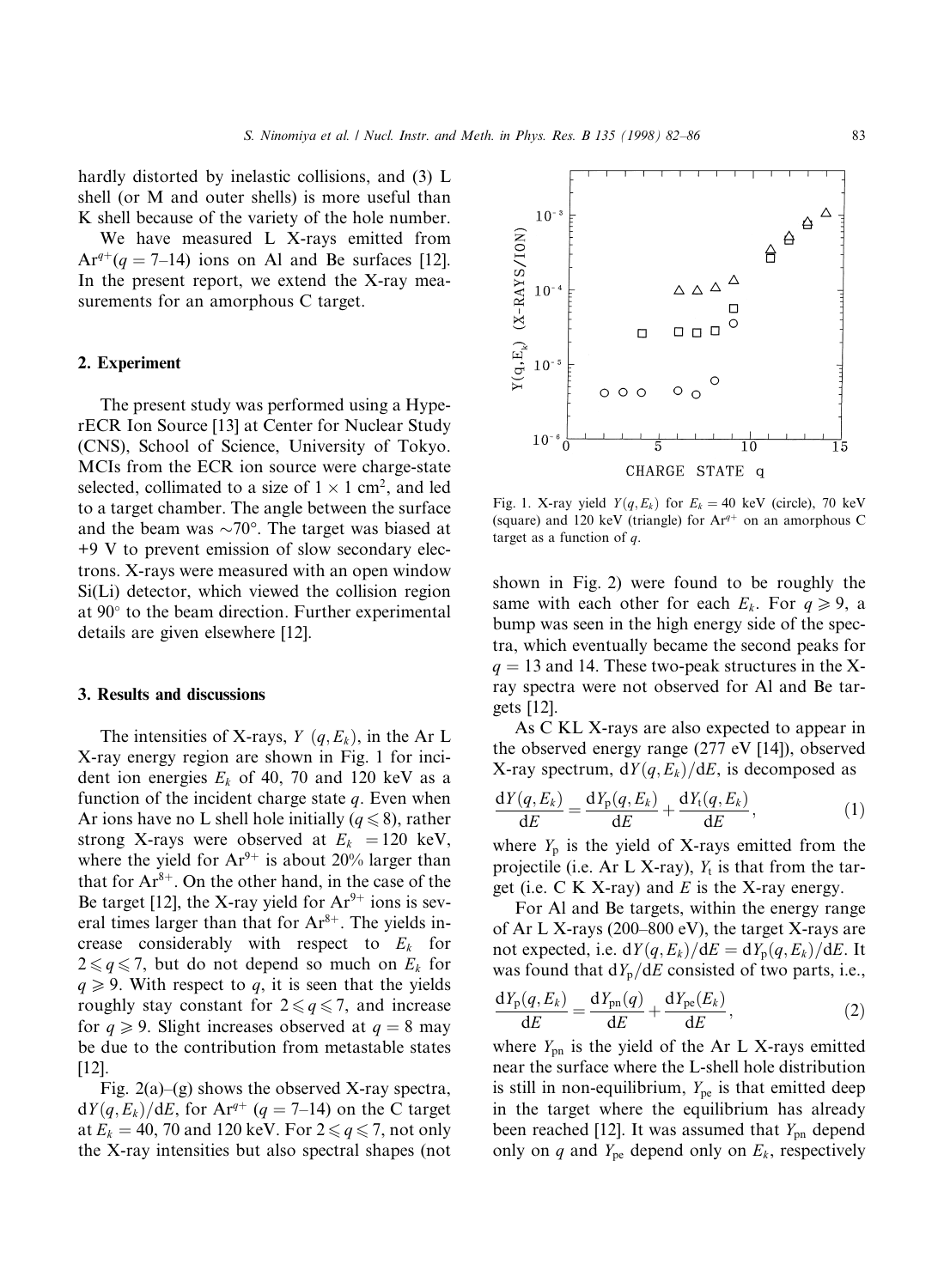

Fig. 2. X-ray spectra  $dY(q, E_k)/dE$  for Ar<sup>q+</sup> on an amorphous C target for  $E_k = 40 \text{ keV}$  (dashed line), 70 keV (thin solid line) and 120 keV (thick solid line): (a)  $q = 7$ , (b)  $q = 8$ , (c)  $q = 9$ , (d)  $q = 11$ , (e)  $q = 12$ , (f)  $q = 13$  and (g)  $q = 14$ .

(the expression of  $Y_{pn}(q)$  means that the function  $Y_{\text{pn}}$  only depends on the specified argument q). In the region of L shell-hole non-equilibrium, innershell holes are filled one by one emitting an X-ray or an Auger electron at each step. Such a scenario allows to disintegrate  $dY_{pn}(q)/dE$  into a spectrum corresponding to each step. In other words, the spectrum,  $dI_p(n_L)/dE$ ,  $(n_L = q - 8)$  defined by

$$
\frac{dI_{p}(n_{L})}{dE} \equiv \frac{dY_{pn}(q)}{dE} - \frac{dY_{pn}(q-1)}{dE}
$$

$$
= \frac{dY_{p}(q)}{dE} - \frac{dY_{p}(q-1)}{dE},
$$
(3)

gives the energy distributions of X-rays emitted when the number of Ar L-shell holes changes from  $n_{\rm L}$  to  $n_{\rm L} - 1$ . The above procedure revealed that: (1)  $3s-2p$  transitions were dominant in each step, (2)  $3d-2p$  transitions were very weak for these targets and (3) contributions of transitions from higher principal quantum numbers like 4s-2p were discernible [12].

For a C target, difference spectra,  $dI(n_L, E_k)/dE$ , defined by

$$
\frac{dI(n_L, E_k)}{dE} \equiv \frac{dY(q, E_k)}{dE} - \frac{dY(q - 1, E_k)}{dE}
$$

$$
= \frac{dI_p(n_L, E_k)}{dE} + \frac{dI_t(n_L, E_k)}{dE},
$$
(4)

would again be useful to consider the X-ray production processes, where  $dI_t(n_L, E_k)/dE = dY_t$  $(q, E_k)/dE - dY_t(q - 1, E_k)/dE$ . We will, for the sake of generality, keep  $E_k$ -dependence in the difference spectrum, i.e.,  $dI_p(n_L, E_k)/dE$  +  $dI_t(n_L, E_k)/dE$ .

Fig. 3(a)–(e) show  $dI(n_L, E_k)/dE$  for  $n_L = 1-6$ for  $E_k = 40$ , 70 and 120 keV bombarding the C target. Even though  $dY(q, E_k)/dE$  for different  $E_k$ were quite different with each other for  $q \ge 11$ (see Fig. 2(d)–(f)),  $dI(n_L, E_k)/dE$  were similar to each other. In other words, the difference spectra had weak  $E_k$ -dependence, i.e.,

$$
\frac{\mathrm{d}I(n_{\mathrm{L}}, E_k)}{\mathrm{d}E} = \frac{\mathrm{d}I(n_{\mathrm{L}})}{\mathrm{d}E} = \frac{\mathrm{d}I_{\mathrm{p}}(n_{\mathrm{L}})}{\mathrm{d}E} + \frac{\mathrm{d}I_{\mathrm{t}}(n_{\mathrm{L}})}{\mathrm{d}E}.
$$
(5)

It should be noted that Eq. (5) supports our simple model on the relaxation of HA2 which was briefly discussed in the beginning of this section [12]. As seen in Fig. 3,  $dI(n_L)/dE$  were very small around the C KL X-ray energy (277 eV) at least for  $n_L \geq 4$ . For comparison, the peak energy of  $dI(n_L)/dE$  for a C target is similar to that for a Be target for all  $n<sub>L</sub>$ . Therefore, we may conclude that  $I(n_L)$  consists primarily of Ar L X-rays and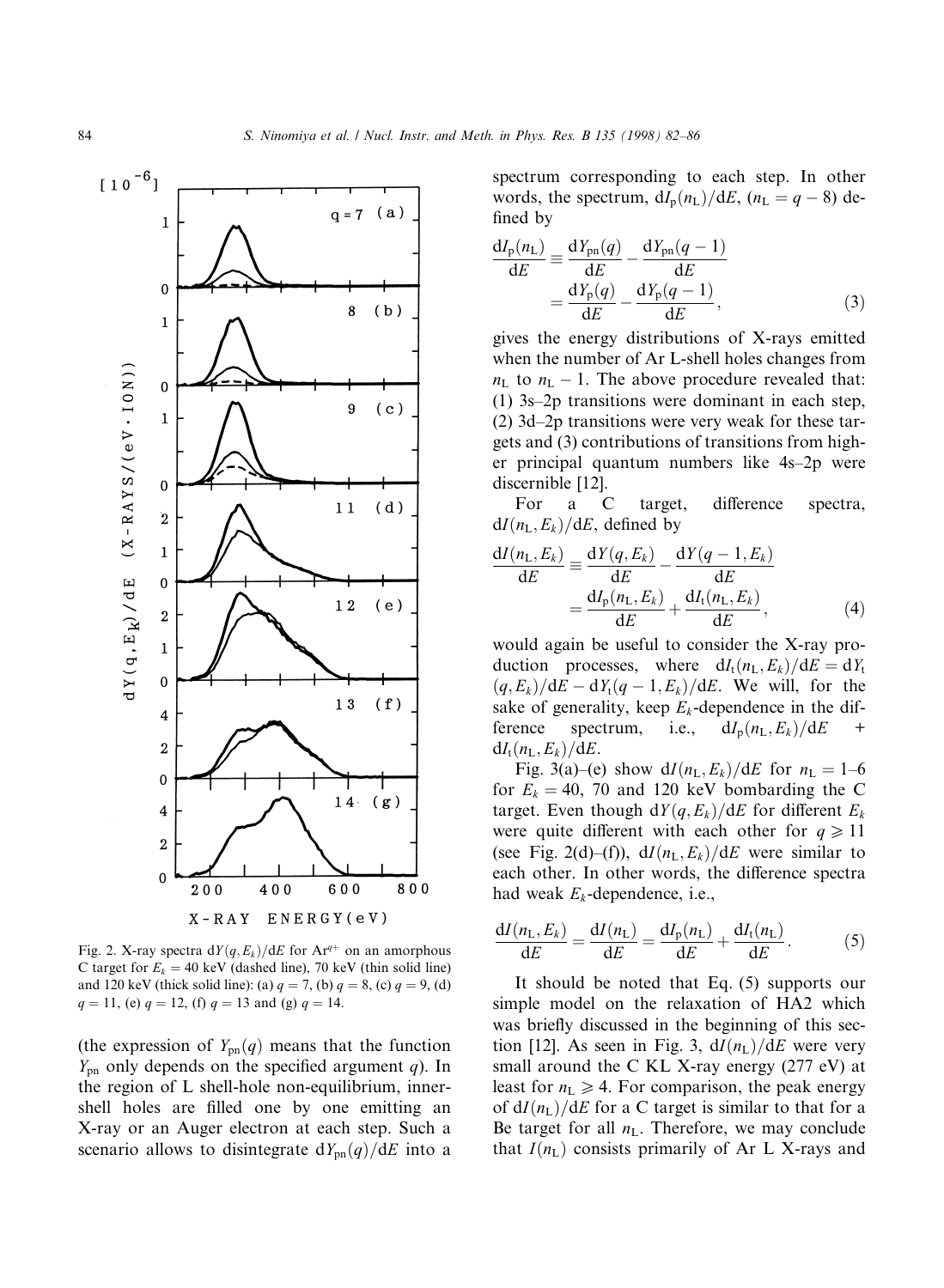

Fig. 3.  $dI(n_L, E_k)/dE$  defined by Eq. (4) on an amorphous C target for  $E_k = 40$  keV (dashed line), 70 keV (thin solid line) and 120 keV (thick solid line): (a)  $n_L = 1$ , (b)  $n_L = 2.5$ , (c)  $n_L = 4$ , (d)  $n<sub>L</sub> = 5$  and (e)  $n<sub>L</sub> = 6$ . The arrow in Fig. 3(e) shows the C KL X-ray energy. The spectra for  $n<sub>L</sub> = 1$  were obtained from  $dY(q = 9, E_k)/dE - dY(q = 7, E_k)/dE$  instead of  $dY(q = 9, E_k)$  $dE - dY(q = 8, E_k)/dE$  to avoid the influence of metastable component of  $Ar^{8+}$  ions. The spectra for  $n<sub>L</sub> = 2.5$  is defined by  $\{dY(q = 11, E_k)/dE - dY(q = 9, E_k)/dE\}/2.$ 

contains very weak contributions from C K Xrays, if any, i.e.,

$$
\frac{\mathrm{d}I(n_{\mathrm{L}})}{\mathrm{d}E} = \frac{\mathrm{d}I_{\mathrm{p}}(n_{\mathrm{L}})}{\mathrm{d}E}.\tag{6}
$$

In this way, the observed X-rays,  $dY(q, E_k)/dE$ for  $q \geq 9$  were found to consist of three parts, i.e.,

$$
\frac{dY(q, E_k)}{dE} = \sum_{j=1}^{n_L} \frac{dI_p(j)}{dE} + \frac{dY_p(E_k)}{dE} + \frac{dY_t(E_k)}{dE}
$$

$$
= \sum_{j=1}^{n_L} \frac{dI_p(j)}{dE} + \frac{dY(q = 7, E_k)}{dE}.
$$
(7)

Peaks or bumps observed around 400 eV in  $dY(q, E_k)/dE$  for  $q \ge 11$  (see Fig. 2(d)–(g)) correspond to the first term in Eq.  $(7)$ , i.e. Ar L X-rays originating from initial L shell holes. On the other hand, bumps or peaks observed around 300 eV in  $dY(q, E_k)/dE$  are partly attributed to collisional excitations,  $dY(q = 7, E_k)/dE$ . However, further decomposition into  $dY_p(E_k)/dE$  and  $dY_t(E_k)/dE$ has not been made yet.

The peak energies of  $dI_{p}(n_{\text{L}})/dE$  on a C target were likely to be attributed to the  $3s-2p$  transitions rather than the 3d-2p transitions for all  $n<sub>L</sub>$ , the conclusion of which were again similar to the Be target case, though the peak energy are slightly higher than those for the Be target [12]. Contributions of transitions from higher principal quantum numbers like 4s-2p may be part of the reason of the peak shifts.

#### 4. Conclusion

Soft X-rays were measured in collision of slow  $Ar^{q+}$  ions with a C target. Ar L X-ray spectra corresponding to the filling of initial L shell holes were evaluated, which were found to depend weakly on their kinetic energies. The L shell holes were filled stepwise primarily via  $3s-2p$  transitions, which was similar to the case of Be target.

## Acknowledgements

The research is supported by the Grant-in-Aid for Scientific Research on Priority Areas, Physics of Multiple Charged Ions (05238103) and by the Grant-in-Aid for Developmental Scientific Research (07555006) from the Ministry of Education, Science and Culture.

## **References**

- [1] U.A. Arifov, E.S. Mukhamadiev, E.S. Parilis, A.S. Pasyuk, Soviet Phys.-Tech. Phys. 18 (1973) 118.
- [2] D.M. Zehner, S.H. Overbury, C.C. Havener, F.W. Meyer, W. Heiland, Surf. Sci. 178 (1986) 359.
- [3] J.-P. Briand, L. de Billy, P. Charles, S. Essabaa, P. Briand, R. Geller, J.P. Desclaux, S. Bliman, C. Ristori, Phys. Rev. Lett. 65 (1990) 159.
- [4] J. Burgdörfer, P. Lerner, F.W. Meyer, Phys. Rev. A 44 (1991) 5674.
- [5] J. Das, L. Folkert, R. Morgenstern, Phys. Rev. A 45 (1992) 4669.
- [6] H. Winter, C. Auth, R. Schuch, E. Beebe, Phys. Rev. Lett. 71 (1993) 1939.